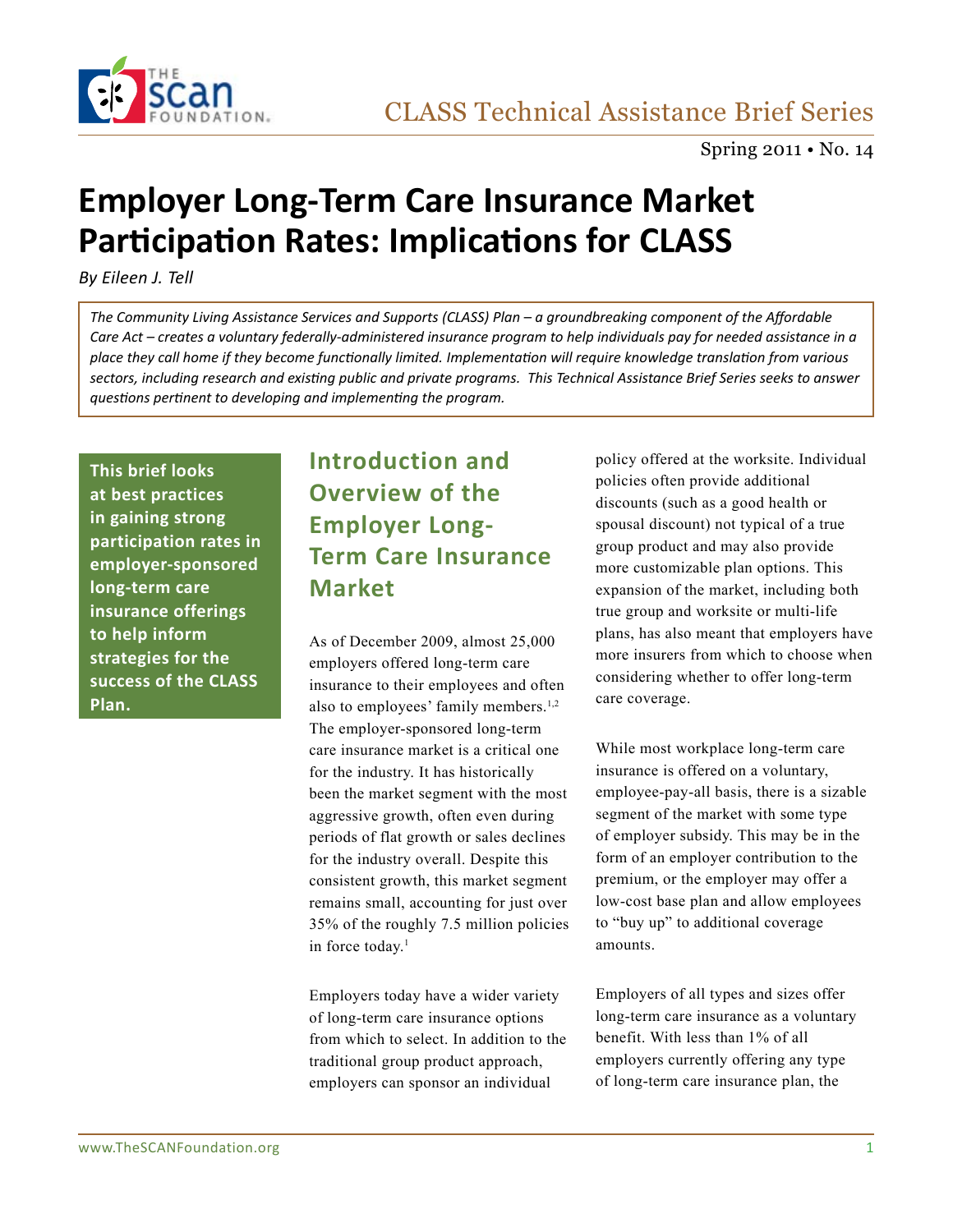**"Participation Rate refers to the number of eligible individuals (employees, spouses, and parents) who enroll in the long-term care plan, divided by the total number of eligible employees."**

untapped market potential is significant.<sup>3</sup> While early efforts focused on larger employers, a significant and growing share of the market is among smaller and mid-sized employers. Currently, 66% of firms that offer long-term care insurance have 500 or fewer employees, while only 11% have more than 5,000.<sup>3</sup> While insurers get more "bang for the buck" marketing to large employers (all else being equal), the sheer number of smaller and mid-sized firms makes this an important market segment on which to focus.

This brief reports what is known about current employer behavior regarding participation in the existing longterm care insurance market and offers considerations for marketing the CLASS Plan to employers.

### **Participation Rates**

The number of individuals insured who have obtained coverage through an employer-sponsored plan is approximately 2.7 million.<sup>1</sup> This market penetration is distributed across about 10 insurers focused on the true group employersponsored market, and 18 insurers offering worksite or multi-life coverage to employer groups.

Participation levels are a key marketing concern in group long-term care insurance. Enrollment must be sufficient to cover the initial and ongoing marketing expenses and the risks of being selected against by higher-risk applicants and hence exceeding anticipated claim costs. (This is especially important where

coverage is offered on a guaranteed issue basis for actively-at-work employees.) For these reasons, many carriers include assumptions about participation levels in their pricing models, and some vary their pricing to different employer groups based on assumed participation levels. Coverage features are also impacted by participation rates; if a carrier anticipates low participation, more limited coverage may be offered to offset the potential for adverse selection. For example, few employer-based plans offer lifetime coverage. Some insurers will offer coverage on a guaranteed issue or limited underwriting basis only if the employer guarantees and can deliver a specified participation rate; if the required number of employees do not sign up, the plan does not go forward.

Virtually all group long-term care carriers struggle with the participation issue, both in terms of determining what participation levels are adequate and in terms of maximizing participation. There are anecdotal reports and sales claims but very little in the way of solid industry data on achieved participation levels by carrier.

Here is what is presently known:

- • Average voluntary participation levels are between 3% and 8%, with an overall industry average of 5%. While averages are fairly consistent, participation can vary significantly by employer, from below  $3\%$  to over  $50\%$ .<sup>4</sup>
- • Participation rates vary by industry from a low of 2.5% for education to a high of  $14.7\%$  for law.<sup>5</sup> It is possible that employer contribution may have been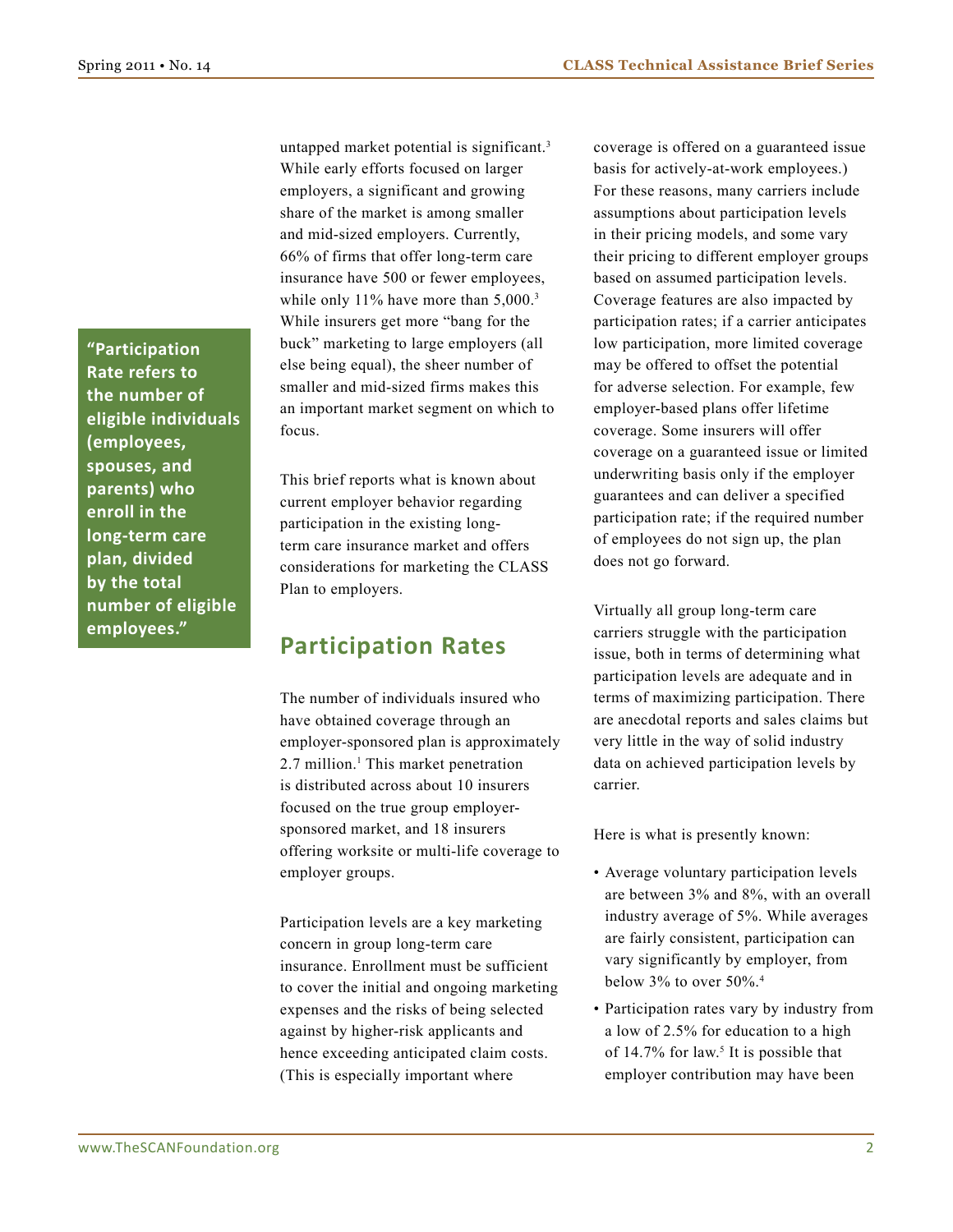a factor in the highest participation rate in this study, since this is a common practice in law firms that offer longterm care insurance.

- • An adequately-funded marketing campaign can have a significant impact on participation. For example, spending less than \$5 per employee results in 4% participation, while spending \$10 or more can yield a 14% participation rate.<sup>6</sup>
- Variations appear to be a function of the nature and characteristics of the employer, employee demographics, the plan design(s) offered, and the marketing activities of the carrier.
- • State tax policies also influence market penetration to varying degrees, with state tax credits more successful than tax deductions.7 The State of Minnesota achieved a 20% participation rate in its 2000 offering of long-term care insurance to state employees, due in part to the prominent reference to the state's \$500 tax credit for those who buy taxqualified long-term care insurance.<sup>8</sup>

While some carriers appear to have participation rates on the higher side of the ranges, none has yet developed an approach that consistently delivers double-digit participation. No one seems to have found the so-called "silver bullet."

The first comprehensive analysis of practices for maximizing enrollment participation in group long-term care insurance was conducted in 2000 in anticipation of designing a successful marketing campaign for the Federal Long-Term Care Insurance Program.

#### **Factors Critical to Strong Participation Rates Ratio**

- • Active employer support and positive employer-to-employee affinity.
- • A favorable employment environment (such as low turnover, no recent benefit "take-aways").
- • A sound and affordable plan design, with a limited number of reasonable and easy-to-understand coverage choices.
- A good track record with other voluntary benefits at the workplace.
- • Good demographics—a reasonable portion of employees within the desired age, income, and education levels suitable for long-term care insurance.
- A high percentage of employees who are female and/or ages 46-49.
- Marketing expenses of \$10 per employee or more.
- A limited number of coverage options including a low-cost plan.
- • A strong and varied communications plan.
- • Worksite meetings with time off for employees to attend.
- • A call to action or deadline for enrollment.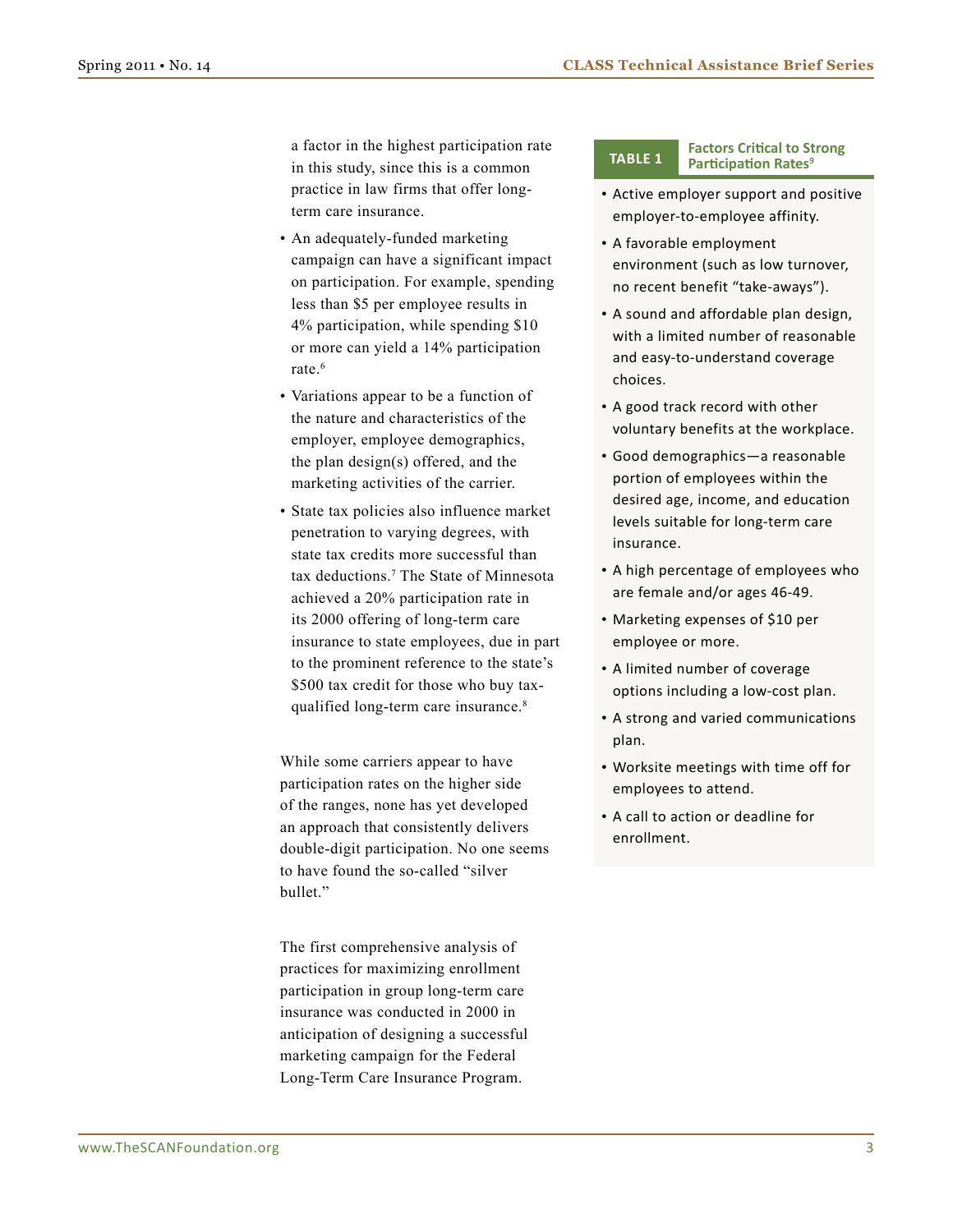This analysis identified several factors that are critical for strong participations rates, as described in Table 1. These variables interact in a variety of ways that we are just now starting to better understand. More successful group longterm care enrollments are associated with employers that:<sup>6</sup>

- have a favorable take-up of other voluntary benefits they offer;
- enthusiastically support the long-term care insurance program (are willing to "own" the program and be visible in sponsorship, exclusively endorse one long-term care insurance program, and take a visible role in program endorsement and sponsorship);
- recognize the importance of an education and communications campaign and allow multiple touches and varied communications;
- are willing to provide a member database with mailing information and are supportive of the key components of a communications campaign specific to long-term care (such as workplace meetings, direct mail to home, and payroll deduction);
- allow the use of a specified enrollment period (60 to 90 days) with a "call to action" deadline;
- keep the plan design options simple and limited to only a few key choices;
- facilitate opportunities for communicating with employees (payroll stuffer, e-mail, website, direct mail, company newsletters, workplace seminars with administrative time-off, etc.); and
- have a positive management and professional environment (that

is, minimal workforce disruption resulting from lay-offs, divestitures, mergers, acquisitions, etc.) and a stable workforce.

Employee characteristics associated with more successful group long-term care enrollments include the following:<sup>6</sup>

- A majority of employees are age 45 to 65, the prime buying ages for long-term care insurance.
- • Employees are concentrated in a single geographic area (such as the same state), reducing the need for complex variations in plan design to accommodate different market areas.
- A large number of employees are concentrated in a relatively small number of worksite locations (making enrollment meetings and communications easier).
- A decent proportion of employees have a moderate to high income (e.g., \$50,000 or more in annual salary).
- White collar, non-union employees predominate, relative to blue-collar, union workers.
- • A decent proportion of employees have education at the college level or beyond.
- Employees have positive and strong feelings of affinity with the employer/ sponsor (measurable by participation in other voluntary programs, low staff turnover, and other factors).
- Industries with better participation rates include law, government, higher education, insurance and financial services, biotechnology, pharmaceutical, high technology, and the like.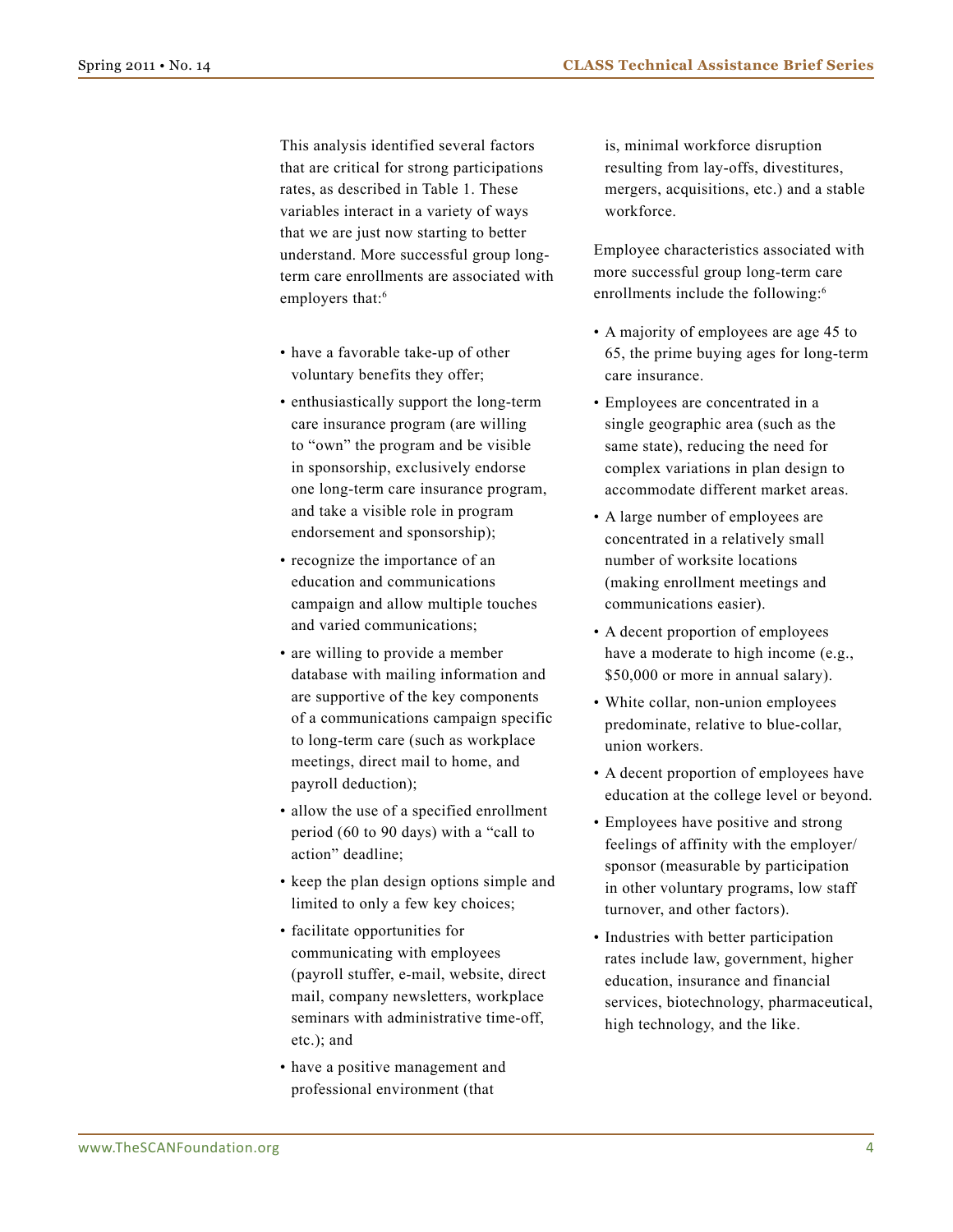### **"Successful Enrollment**  Strategies<sup>5</sup>

**One insurer reports an increase from 60% to 85% when electronic online enrollment was expanded from modest use in 2001 to nearly complete use in 2009.** 

**Employees like to buy long-term care insurance at the workplace because they trust the due diligence of the employer.**

**Initial enrollment is 18% higher when payroll deduction is offered. First year retention rates are also higher.**

**'Off-cycle' enrollments are three times as successful as those that coincide with health or other benefit enrollment periods."** 

### **Strategies to Maximize Enrollment Results**

Success in the group market requires the insurer first to establish and implement processes for an internal review and approval of employer prospects with a focus on those that will be more desirable from a participation perspective. That is not to say that all employers with the desired characteristics will always have good participation, but on average when this knowledge is applied consistently the results will be better than taking a more reactive approach or focusing the same resources on all comers.

In addition, both the plan design and the marketing communications campaign need to work for the specific employer situation. Long-term care insurance is not a one-size-fits-all product. The campaign needs to focus on the messages that will get employees to take action and include the basic principles that have worked in the industry. These include the following:

- • **Company support and endorsement** — As noted above, the importance of this factor in a successful enrollment cannot be overstated.
- • **Multiple touches**  A high-frequency multiple-touch campaign during the enrollment period is needed. Because of the tendency for denial of the need for the product, frequent contact with and varied messages to employees are critical to "building the need" and overcoming obstacles to purchase.
- **Timing** Enrollments during "distraction months" (holidays, summer, or the employer's usual health care open

enrollment) and in negative corporate environments (such as a period of downsizing) should be avoided.

- • **Pre-launch research**  Because long-term care insurance is not one-size-fits-all, it is important to learn about the corporate culture and employee demographics and customize the plan offerings to meet the needs, preferences, and financial resources of the target audience. Also, market research is critical to ensuring that the strongest marketing messages are used: those that best resonate with the motivations and concerns of the employee population.
- **Education** Sufficient time for building awareness and education should be allowed. Typically, successful campaigns require three months, with the first month for pre-education, a second for the actual enrollment, and a third to process enrollments and conduct underwriting (where relevant).
- • **Plan choices**  Complex plan choices should be minimized, but affordable and relevant coverage alternatives need to be assured. Industry data suggest that successful plans need to offer alternatives that most employees perceive as affordable yet meaningful. Too many choices cause employees to become overwhelmed and opt not to purchase.
- **Ease of offering** Materials should be simple and easy to read, and the enrollment process should be as easy and familiar as possible. Industry experience indicates that ease of enrollment is one of the key factors in successful enrollments. Ease of offering means both supporting the employer with all the materials it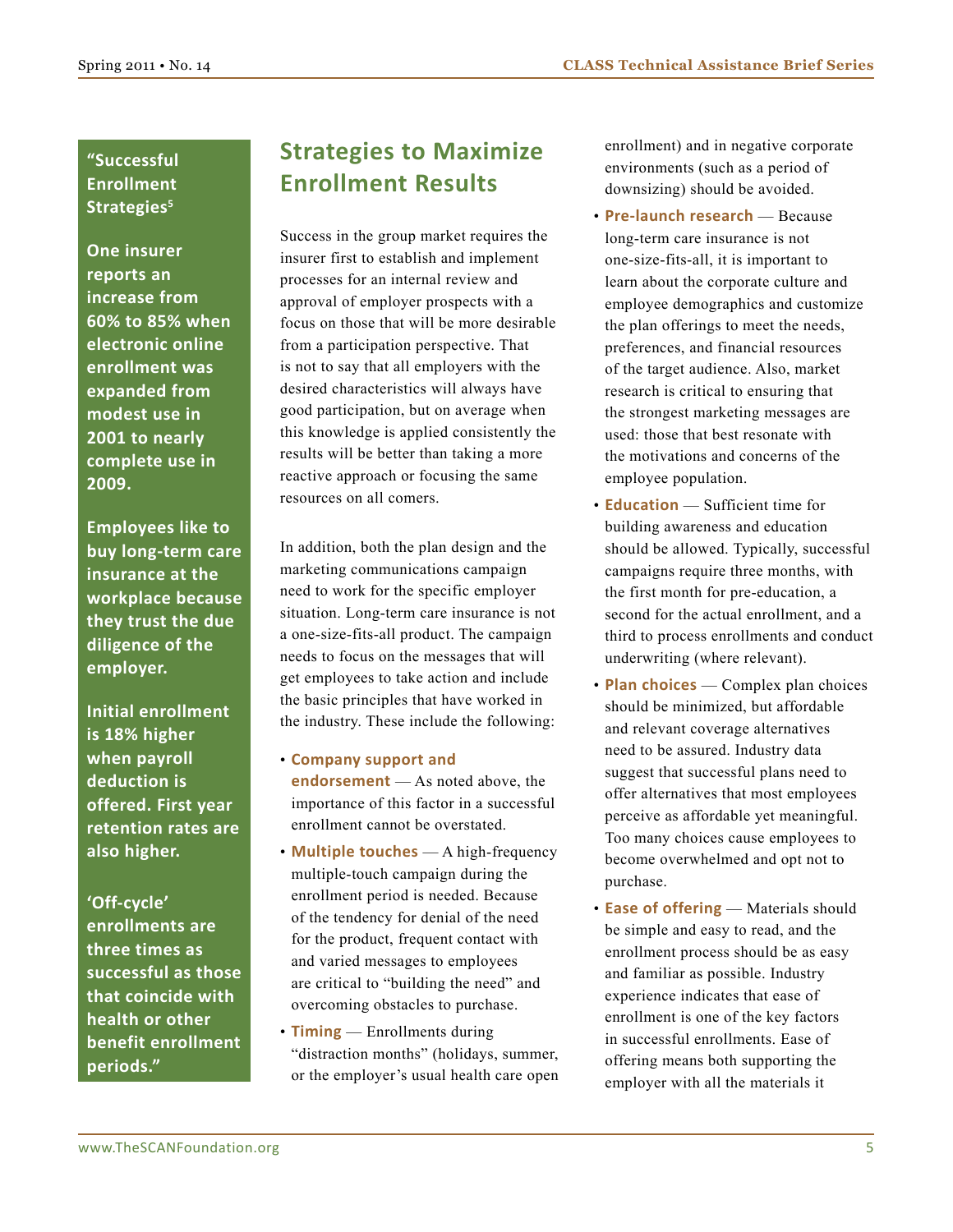needs to communicate with employees and making it easy for employees to participate (automatic online enrollment and payroll deduction).

Participation in group long-term care insurance is not just a one-time event. Enrollment may grow slowly over time, but only if significant attention is paid to growing an existing group, possibly from year to year by having subsequent highly focused marketing campaigns (such as an annual application period). In addition to the initial enrollments, there are significant opportunities to remarket to an existing group, which can cost-effectively improve participation levels. Historically, many carriers have viewed re-solicitations as opportunities to move existing insured individuals to more up-to-date plans and to meet their legal requirements to offer inflation buy-ups. While this is important, another way to think about re-solicitation is as an opportunity to remarket to a semicaptive group of millions of employees in hundreds of groups, with some people in those groups having already made a positive purchase decision. There are significant opportunities to both increase the number of people and to increase sales to people who are already insured through remarketing to existing employer customers.

### **Employer Participation**

Another key element in the participation equation is engaging the employer in offering a long-term care plan in the first place. While employer awareness of longterm care insurance as a voluntary benefit is high  $(87\%$  in  $2006^{10})$ , even today only

about 15% of all employers offer it.3,1 Employers that have considered longterm care insurance but do not offer it cite a variety of factors: lack of employee interest, concern over the administrative cost and complexity of making the offer, and others. A recent study found that 40% of employers believe that the administrative time and effort needed to support the benefit is similar to that of a long-term disability (LTD) plan, putting it just below health insurance or a 401(k) plan in complexity but above group life insurance.3 Nearly two-thirds of employers say they do not offer coverage because they perceive a lack of interest in the benefit among employees.<sup>3</sup> This underscores the importance of ensuring employers that best practices in maximizing participation rates will be used.

Employers also lack accurate information about long-term care insurance:

- Only 40% know that coverage is portable.<sup>11</sup>
- Only half know that employer-paid premiums are tax-deductible as a business expense.<sup>11</sup>
- More than half do not know that the costs of offering long-term care insurance at the workplace are minimal or none.12
- In one state that offers a straight \$500 tax credit to anyone who buys longterm care insurance, 60% of employers surveyed in the state were not aware of this important tax advantage for their employees.<sup>12</sup>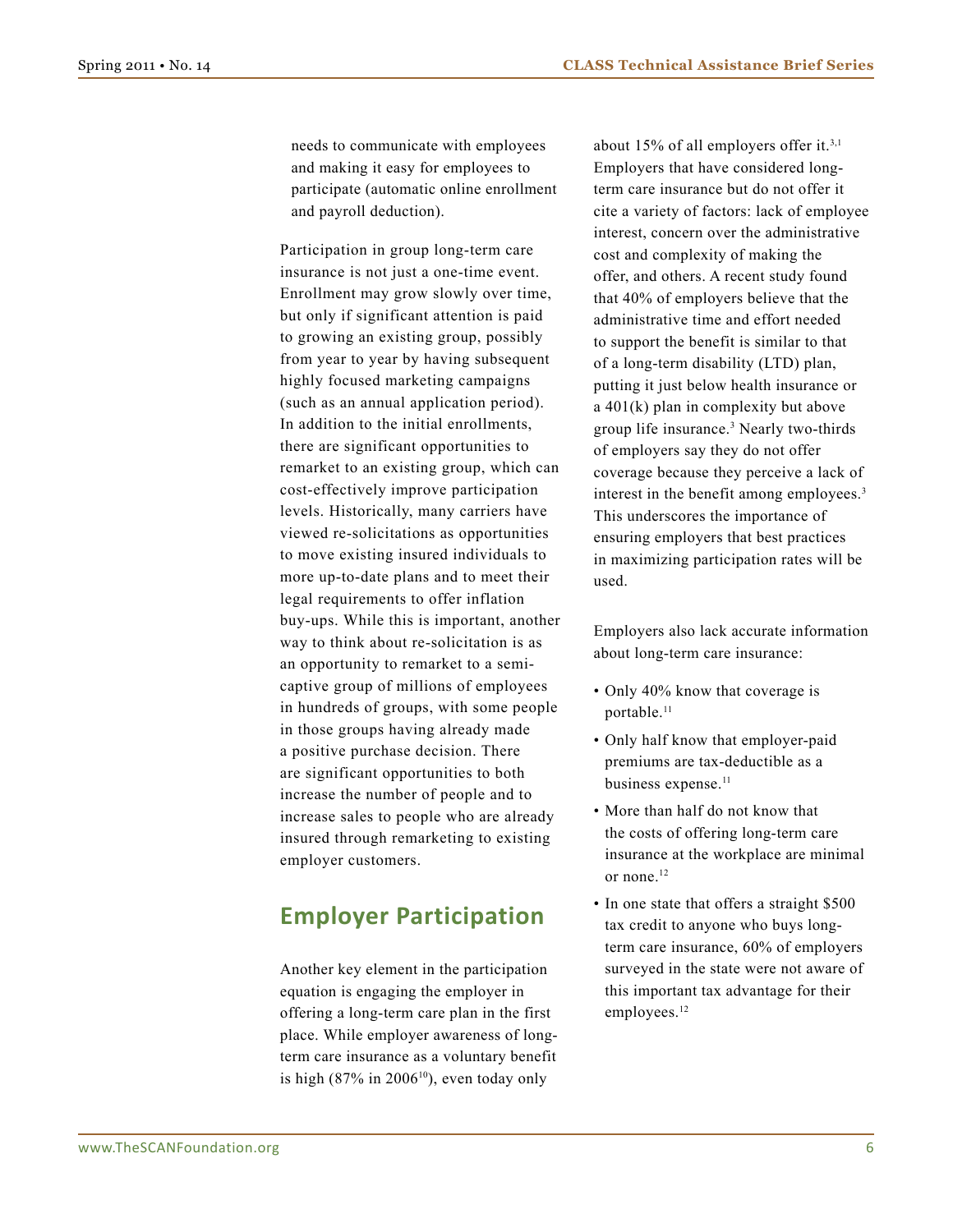Addressing these gaps in awareness can help improve employer interest. One of the major factors motivating the offer of long-term care insurance at the workplace is personal experience with long-term care by an opinion leader, chief executive, or other key person. The ability to attract and retain employees, the tax advantages for business owners, and employee interest are other

compelling reasons to offer long-term care insurance, as shown in Table 2. Employers also need to know the true facts about the coverage they might offer — that it is fully portable, that the costs to the employer can be minimal or none, and that the coverage can help improve employee workplace productivity and morale as employees struggle with juggling work and family caregiving.

#### **The Top Four Reasons Employers Currently Offer Long-Term Care Insurance Table 2 <sup>3</sup>**

Attraction and retention of key employees (47%) Tax advantages to the business-owner (43%) Employee demand (43%)

Personal experience with long-term care (42%)

## **Considerations for CLASS Plan Design and Implementation**

The first important challenge to maximizing enrollment in the CLASS Plan will be to interest employers in offering the program, especially employers that have not yet embraced long-term care insurance. This will require an understanding, based on the research we have discussed in this brief, of the reasons why some employers offer coverage while others have chosen not to. It will be critical for the CLASS Plan to address employer concerns in this regard.

#### **Pre-Launch Research and Education**

The CLASS Plan will need to undertake a comprehensive educational campaign in order to gain the attention, interest, and confidence of employers. Currently, while over 87% of employers are aware of longterm care insurance, only 35% are aware of the CLASS Plan.11 The educational

#### **Employer Views: Positive Features of CLASS<sup>11</sup> Table 3**

No tax dollars will be used in the program (74%).

All employees are eligible to enroll—no underwriting (71%).

The cash benefit can be used for a wide variety of long-term care services (70%).

There will be no premium increases for those who are over age 65 and retired and who have paid in for at least 20 years (64%).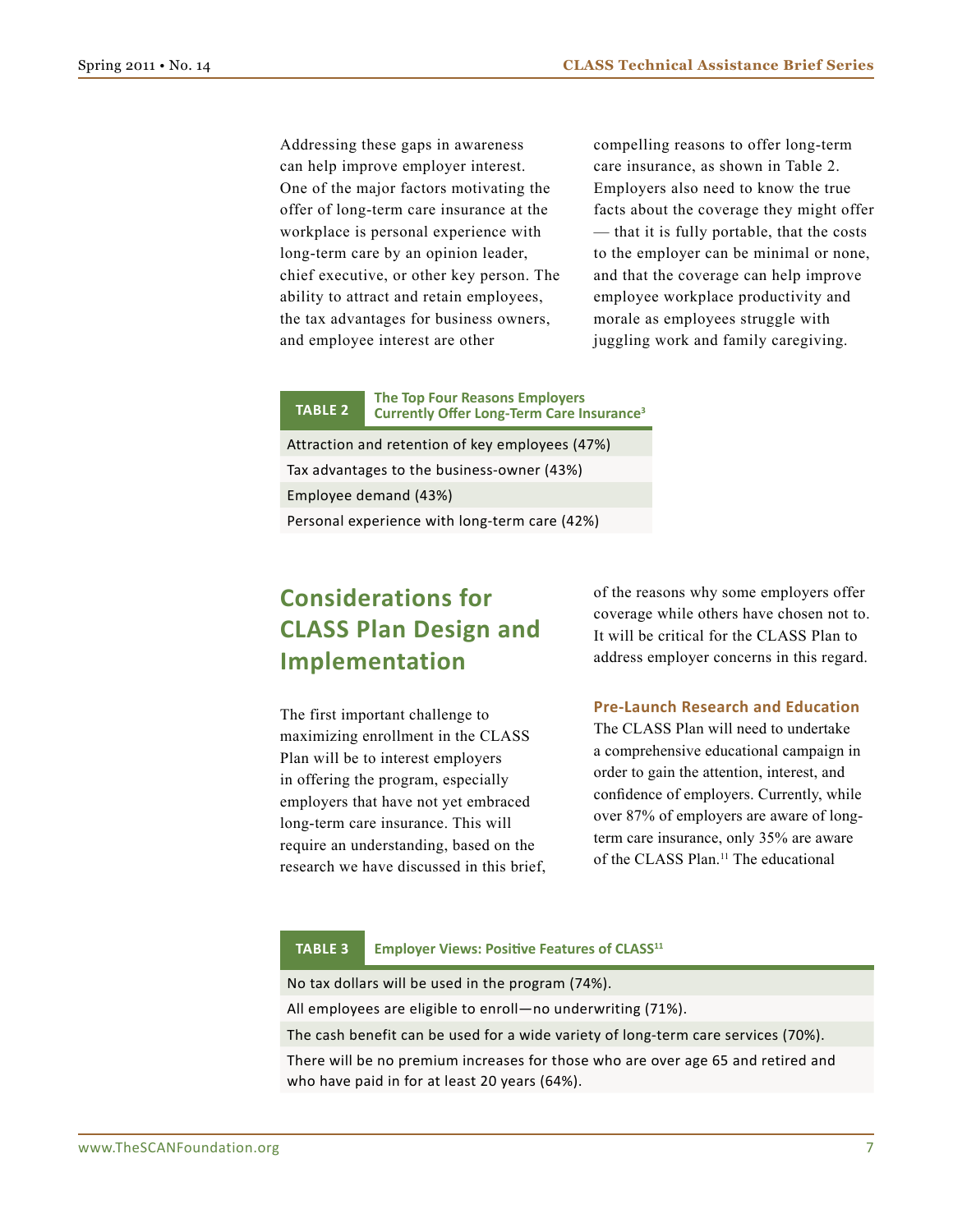campaign should focus on the reasons why it is important to offer long-term care insurance at the workplace and emphasize the advantages of CLASS (as shown in Table 3).

Other important ideas that employer education should convey:

- • Employees value long-term care insurance offered through the workplace, and offering it can be done on an employee-pay-all basis.
- There is little if any administrative cost to the employer, and any costs it might incur, including a contribution to premiums should it decide to make one, are tax-deductible to the employer.
- While not required, even a small employer premium contribution can enhance participation.
- • Many states offer a tax credit or tax deduction to employees who purchase long-term care insurance. The CLASS Plan should reinforce this message to employers in states that offer such incentives. Market penetration for longterm care insurance is enhanced where there are tax incentives, most notably tax credits.7 The CLASS Plan should target employers in these states and build on the momentum this provides.

Conducting pre-implementation research among employers and employees is another element critical to success in obtaining both employer engagement and good employee participation. To succeed in penetrating the employer-sponsored market in a meaningful way, CLASS should conduct research to help it answer these questions:

- Which employer market segments have the greatest interest in offering CLASS? How well do the size and nature of this workforce fit with the objectives of CLASS with respect to broad and varied participation? To begin with, CLASS should focus on those industries and employer types found to generate the greatest participation rates when longterm care insurance is offered.
- What information do employers need to motivate an interest in offering CLASS where it may not exist currently?
- How will employers currently offering group and multi-life long-term care insurance feel about modifying their existing plan to accommodate CLASS? Are those currently offering long-term care insurance the better prospects, or is the program likely to find more success with those without a competing plan? One recent survey found that more than half of employers without an existing long-term care benefits would evaluate CLASS and consider participating.11
- What support and resources will employers want to help them communicate to employees about the CLASS Plan? A survey conducted in Minnesota among employers not offering long-term care insurance found that they would be significantly more willing to do so if the state provided educational and motivational materials so that human resources personnel did not have to take on that responsibility.12 This is similar to how many voluntary benefits are offered today, where the employer selects an insurer and provides access to its employees, whereas the insurer is responsible for information, education, and customer service. This is the model that employers will expect when engaging with the CLASS Plan.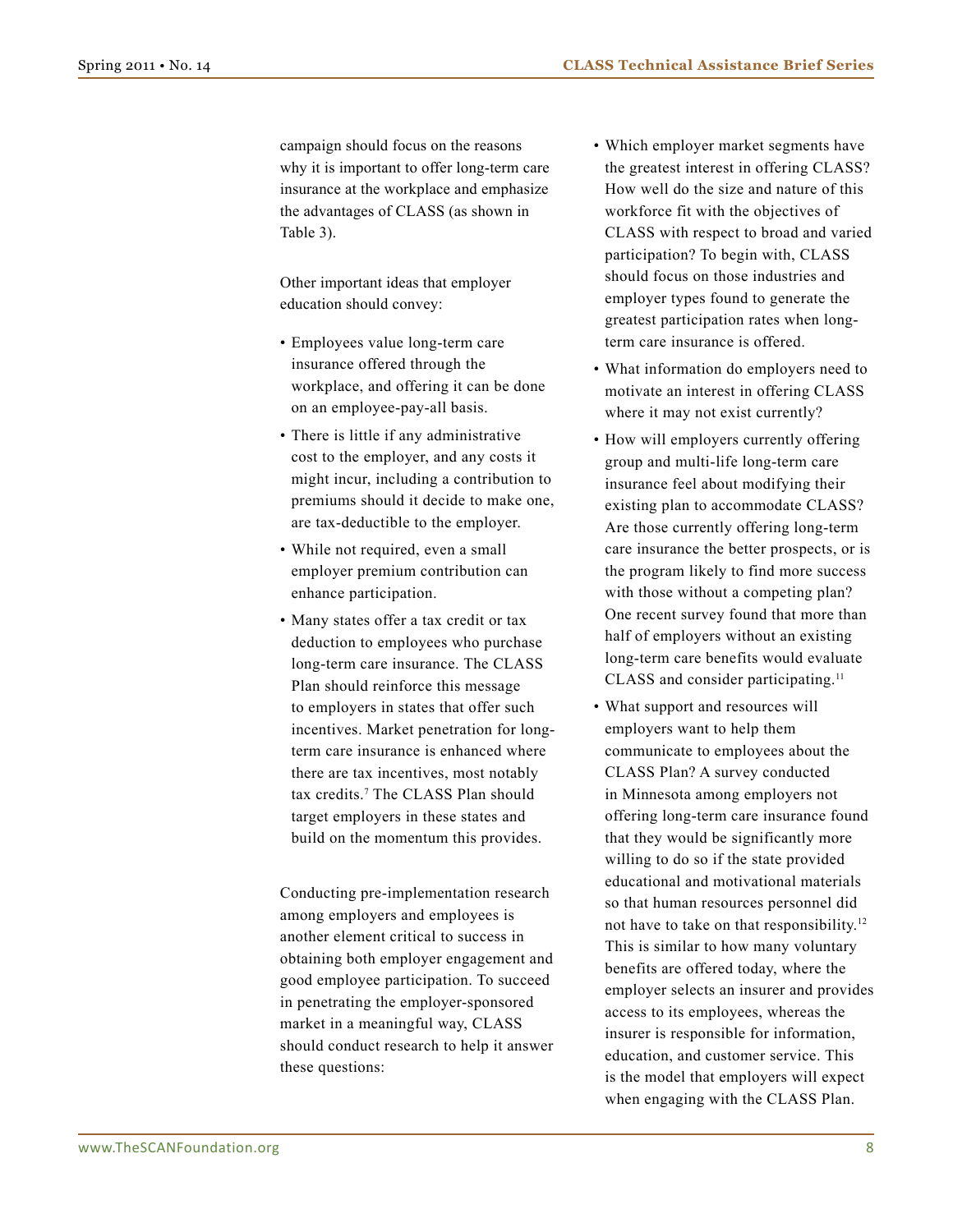#### **Plan Choices**

One advantage of the CLASS Plan with respect to favorable participation experience is the simplicity of the offering. As research cited above shows, participation declines with the number of plan choices offered. Keeping it simple enhances participation. Since CLASS does not require employees to review and choose among complex coverage options, the decision becomes a simpler "yes" or "no" consideration.

On the other hand, employers and employees may not react positively to the CLASS Plan design as constructed in the existing law because it does not offer choices to match varying consumer preferences. Indeed, in a recent employer survey, 84% of employers were concerned about the one-size-fits-all coverage of CLASS.11 Therefore, it will be important for the CLASS Plan to consider the development of more than one coverage plan from which employees can choose. For example, where the CLASS coverage currently contemplated is "long and skinny" in the sense that it provides a relatively low monthly benefit amount but extends coverage for as long as care is needed, an option that provides "short and fat" coverage could be an attractive option and introduce some easy-to-understand choice into the program. This would also allow CLASS to better compete with private plans, which always include at least some choice of coverage amount and/or duration.

#### **Ease of Offering**

CLASS can and should also offer employers a choice of roles—those that do not want to offer it as a voluntary benefit

can still be encouraged and supported to play an educational role. Under either scenario, the CLASS Plan needs to make implementation as simple as possible for the employer. It needs to basically establish a "turn-key" approach to the offer, providing an implementation kit that includes everything the employer would need to communicate, install, and maintain the benefit. This kit should include detailed educational documents, motivational pieces for consumers, a how-to guide for getting the most participation out of the offer, and all the forms and materials the employer needs to implement and maintain the CLASS Plan. The program should have a dedicated toll-free line specifically for employer support. A recent employer survey found that 57% of employers said that ease of implementation is one of the most important concerns they would have if they were to add long-term care insurance to their existing benefits.<sup>12</sup>

#### **Multiple Touches and Other Best Practices**

Once an employer agrees to offer the CLASS Plan, employees must be persuaded to enroll. The research indicates best practices for reaching employees, as discussed above, and these should be followed by the CLASS Plan:

- • Marketing materials should clearly educate employees about the need, risk, and cost of long-term care and the value of having insurance to meet that risk. This information can be enhanced when presented in an emotional but non-threatening way. The use of reallife testimonials can be especially persuasive.
- Onsite and workday-based education and enrollment meetings should be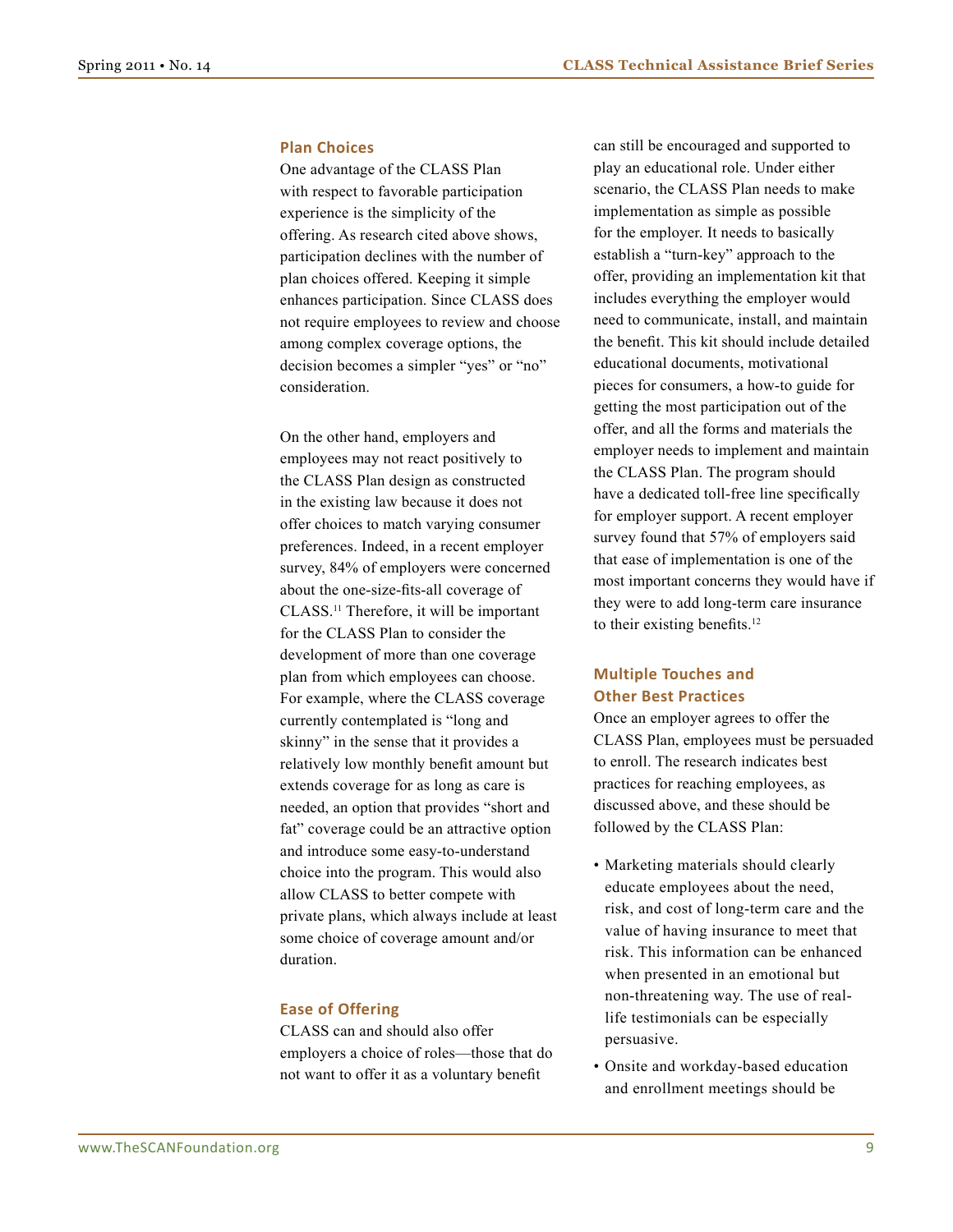held, with employers either mandating attendance or allowing time off for employees to attend.

- There should be repeat messaging because the more "touches" employees have, the more likely they are to enroll. Also, varying the message and communication vehicles is important. Using a combination of direct mail to employee homes, workplace e-mail and newsletter communication, worksite posters, and other methods is important.
- The CLASS Plan should have a dedicated website with lively and engaging interactive tools, including the ability to enroll on line, to generate improved participation and retention.
- The CLASS Plan is already intending to rely on automatic payroll deduction, another best practice in engaging and retaining participation.
- Offering the CLASS Plan outside the employer's other usual benefit offerings (off-cycle marketing) is also likely to enhance participation, as it allows employees to focus on CLASS without the distraction of other benefit decisions. Having a strong call to action in the form of an enrollment deadline (typically one to three months, shorter for a plan with guaranteed issue) is also vital.
- Maintaining a strong re-enrollment initiative to build participation over time among participating employers is also important. Long-term care insurance is not a "once and done" marketing activity; the CLASS Plan needs to maintain a presence and return for re-enrollments within participating employers.

An additional key question that the CLASS Plan needs to be prepared to address if it wants to get a foot in the door among employers is how it can or will coordinate with private long-term care insurance offerings that the employer may already have in place or choose to add. It is widely acknowledged that the CLASS benefit is meant to "take the edge off" long-term care costs but is not a complete solution for comprehensive coverage including nursing home care, given the anticipated daily cash benefit of \$50 to \$75. The CLASS Plan will not be the complete solution for many who desire protection. Similarly, the CLASS Plan needs to fit in where employers have decades of experience and satisfaction with a long-term care insurance plan. So an important part of CLASS marketing and education to employers will be to help them understand how the CLASS Plan can complement their existing coverage and how employees with coverage should maximize the best of both options.

Based on the experience of long-term care insurers in penetrating the group market, the CLASS Plan will face substantial challenges in persuading employers to sponsor the program and employees to enroll in it. Drawing on the knowledge gained by the private sector over many years, the CLASS Plan can apply the lessons learned by insurers to maximize both employer and employee participation.